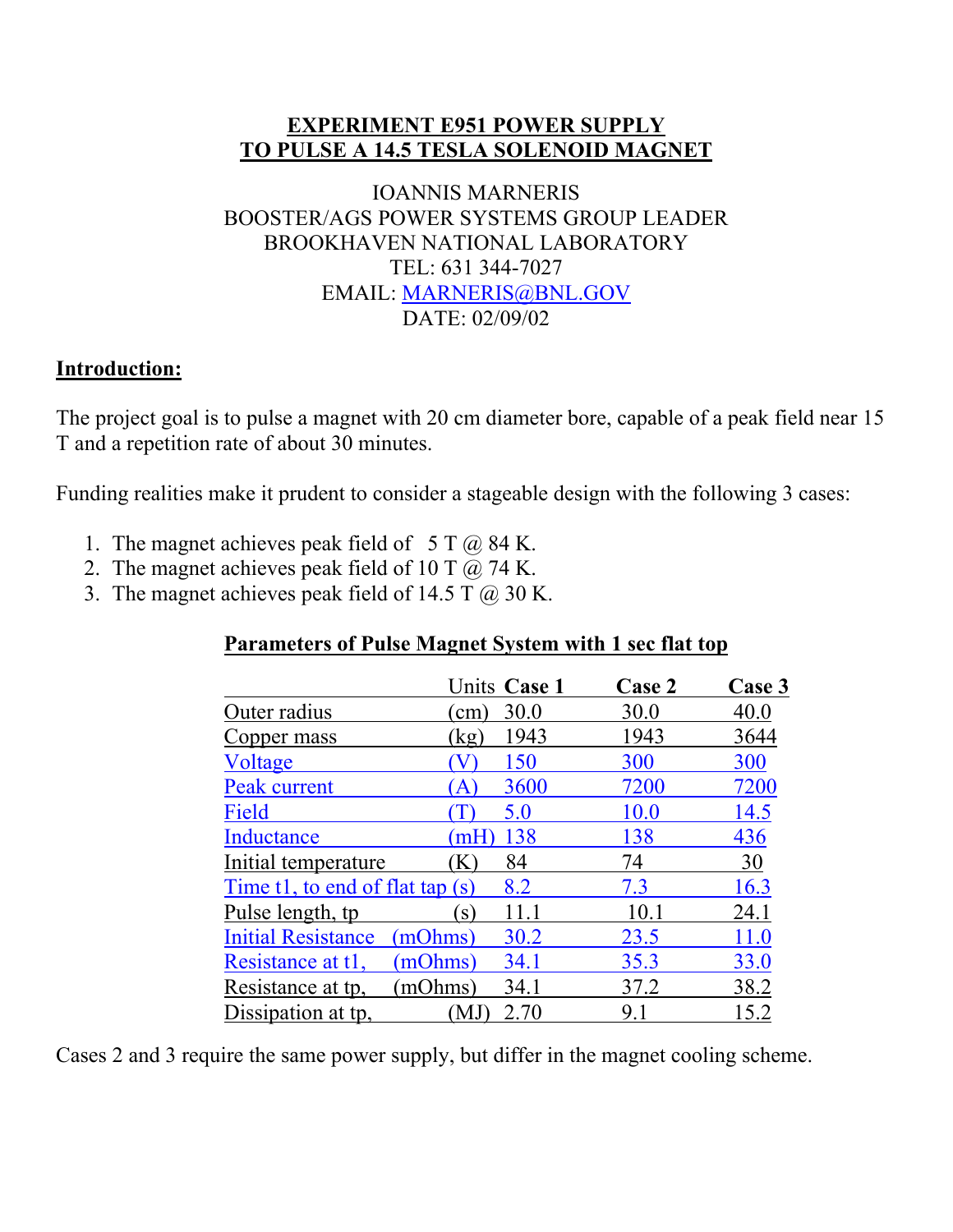

84 K Magnet Pulsed at 150 V to 3.6 kA, 5 T with 1-sec. Flat Top

Fig.1. Performance of the 5T magnet with the Case 1 power supply.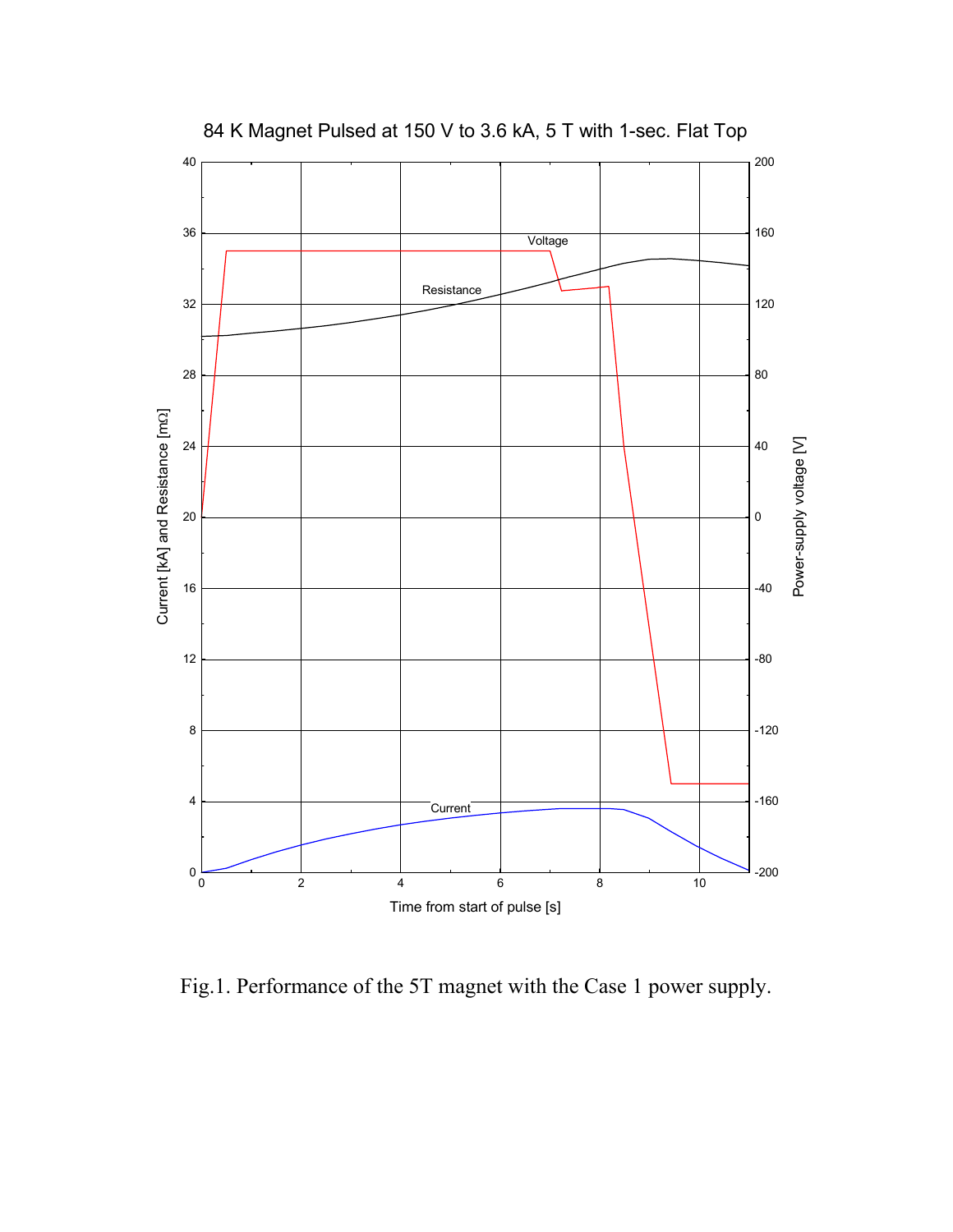

74 K Magnet Pulsed at 300 V to 7.2 kA, 10 T with 1-sec. Flat Top

Fig.2. Performance of the 10T magnet with the Case 2 power supply.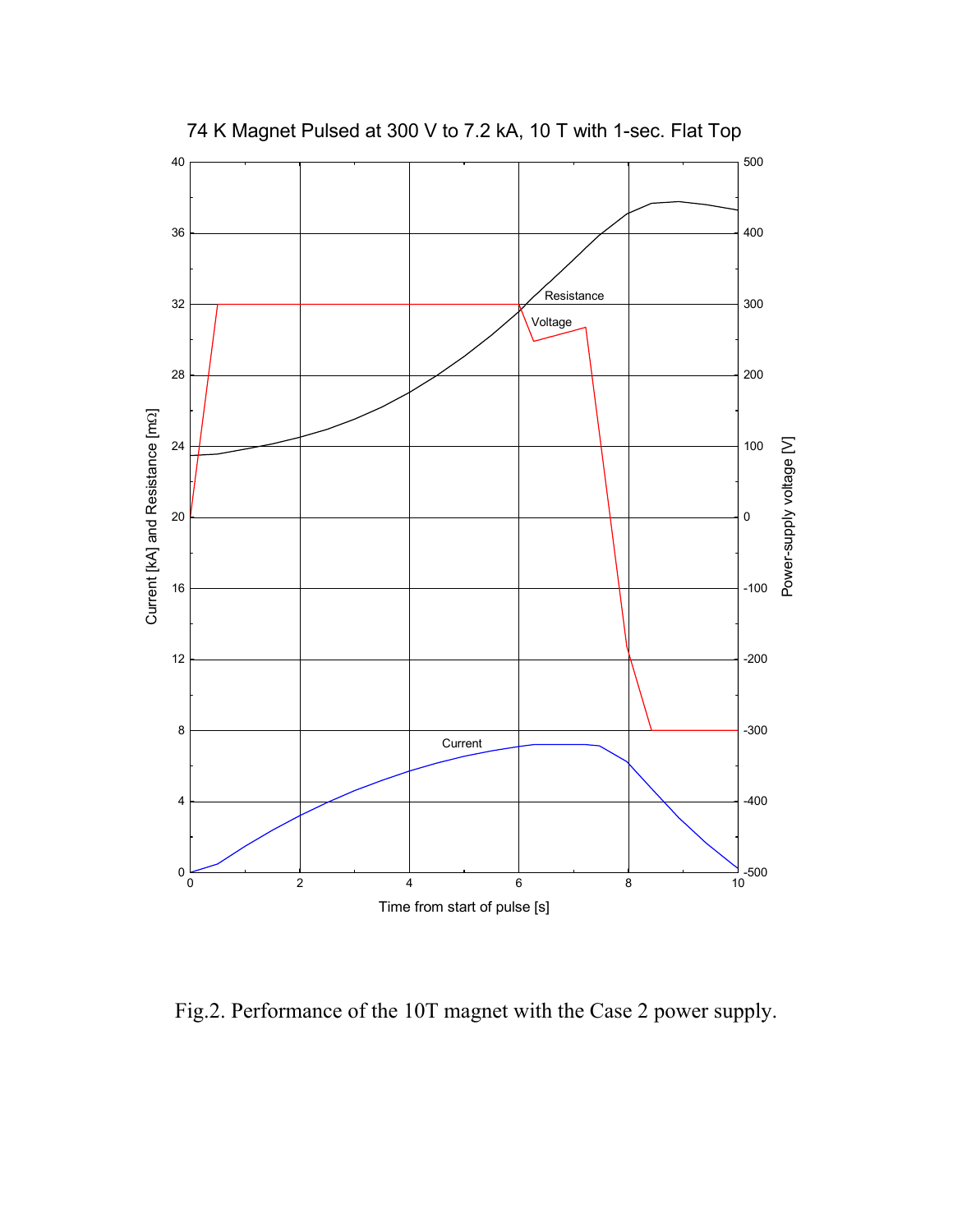

30 K Magnet Pulsed at 300 V to 7.2 kA, 14.5 T with 1-sec. Flat Top

Fig.3. Performance of the 14.5T magnet with the Case 3 power supply.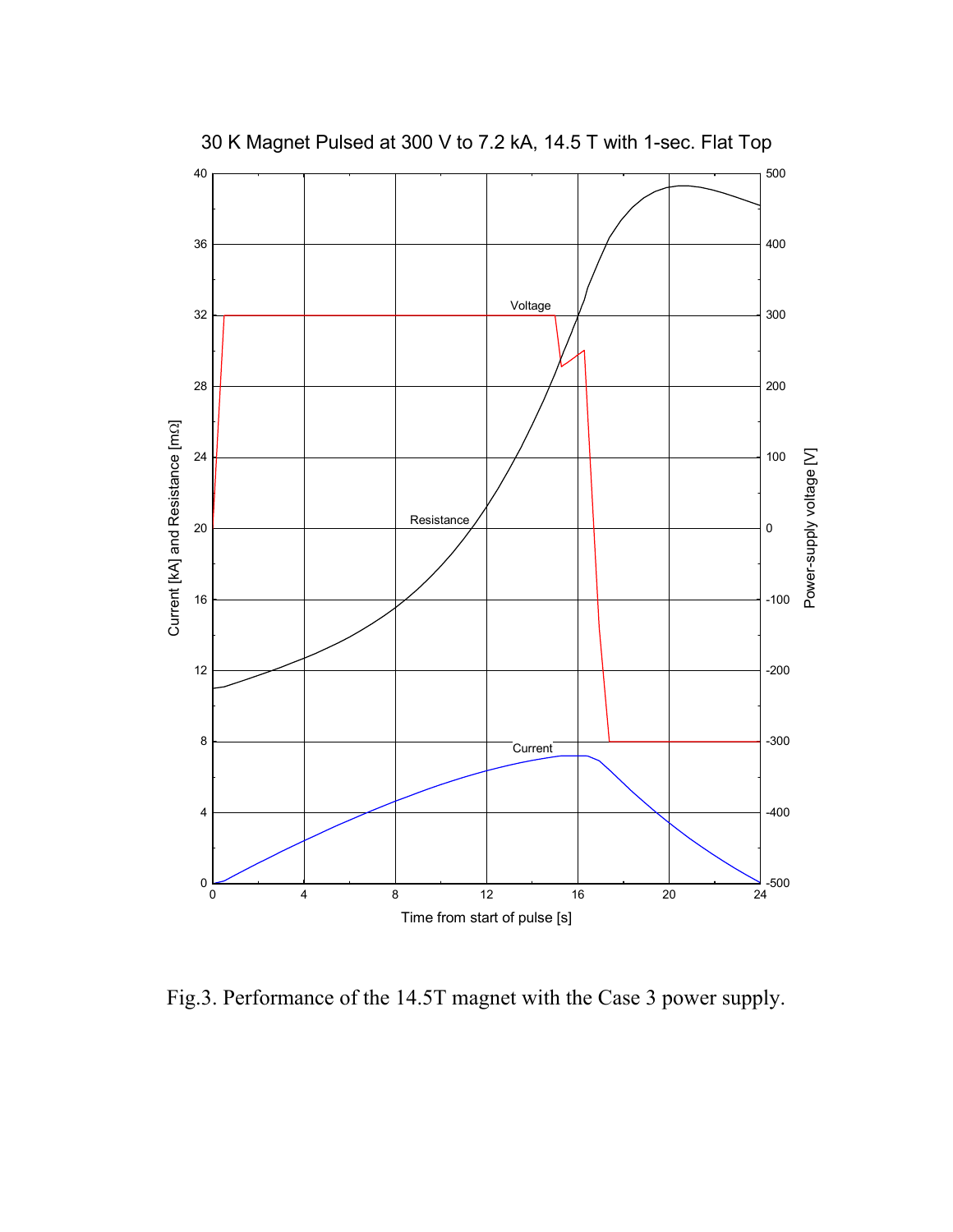From the power supply point of view, we will start with a

#### **540 KVA power supply rated at 3600 A, +/-150 V (Case 1)**

to support case 1, and for cases 2 and 3 we will have

#### **four 540KVA in series/parallel to generate 7200A, +/300 V (Cases 2-3).**

The 540KVA power supplies are thyristor-control six-pulse rectifiers, available at Brookhaven Labs from previous experiments.

These power supplies are presently configured as DC power supplies.

We need to modify their regulators to be able to pulse them.

The controls and interlocks of these power supplies must be updated.

Similar upgrades have been made during the Booster project with great success.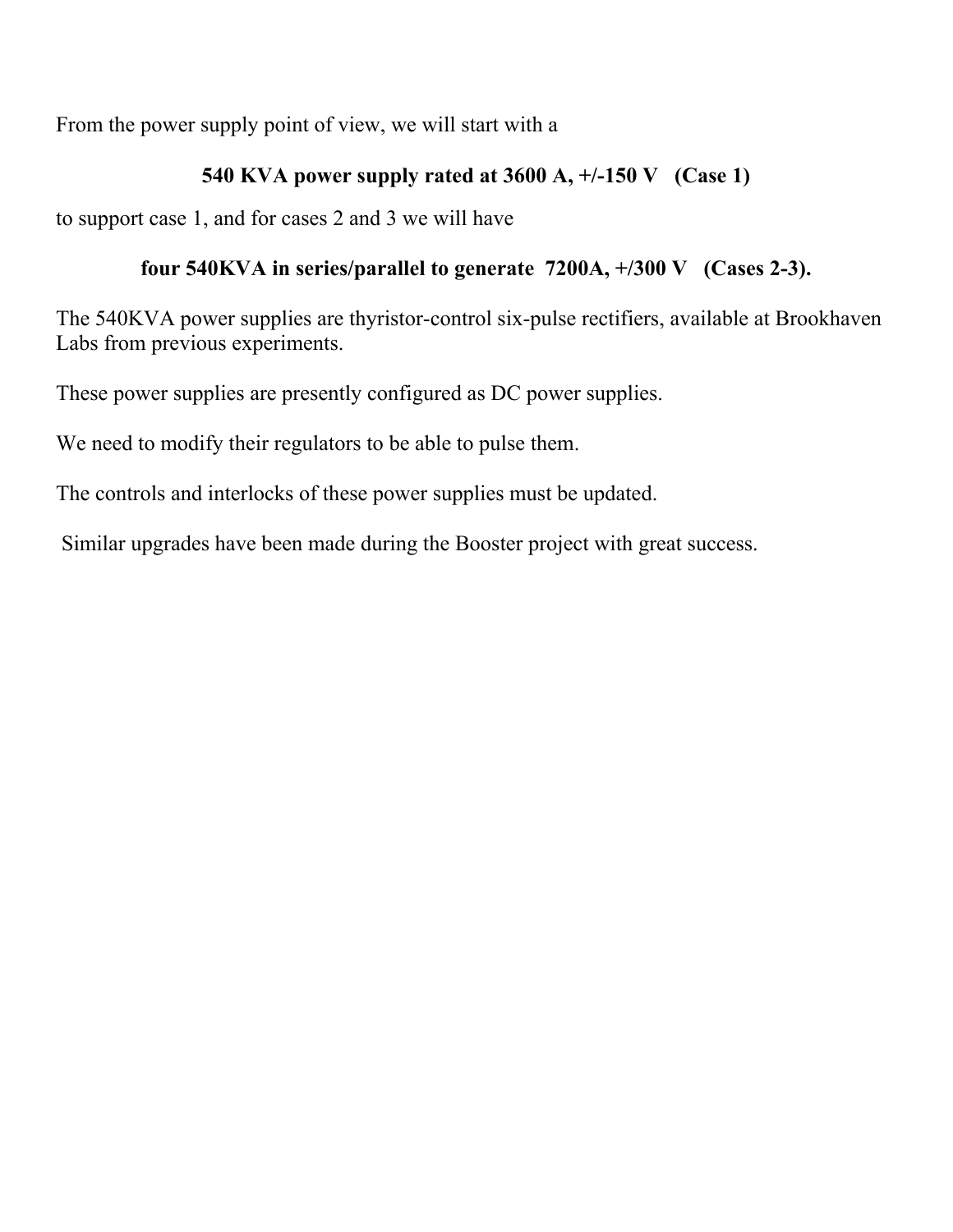## **Case 1 power supply (5 T magnet):**

MUON EXPERIMENT POWER SUPPLY FOR PULSING A 5 TESLA MAGNET 3600 A, +/ - 150 V .



#### 5 T MAGNET MUON EXPERIMENT POWER SUPPLY REGULATION CONTROLS

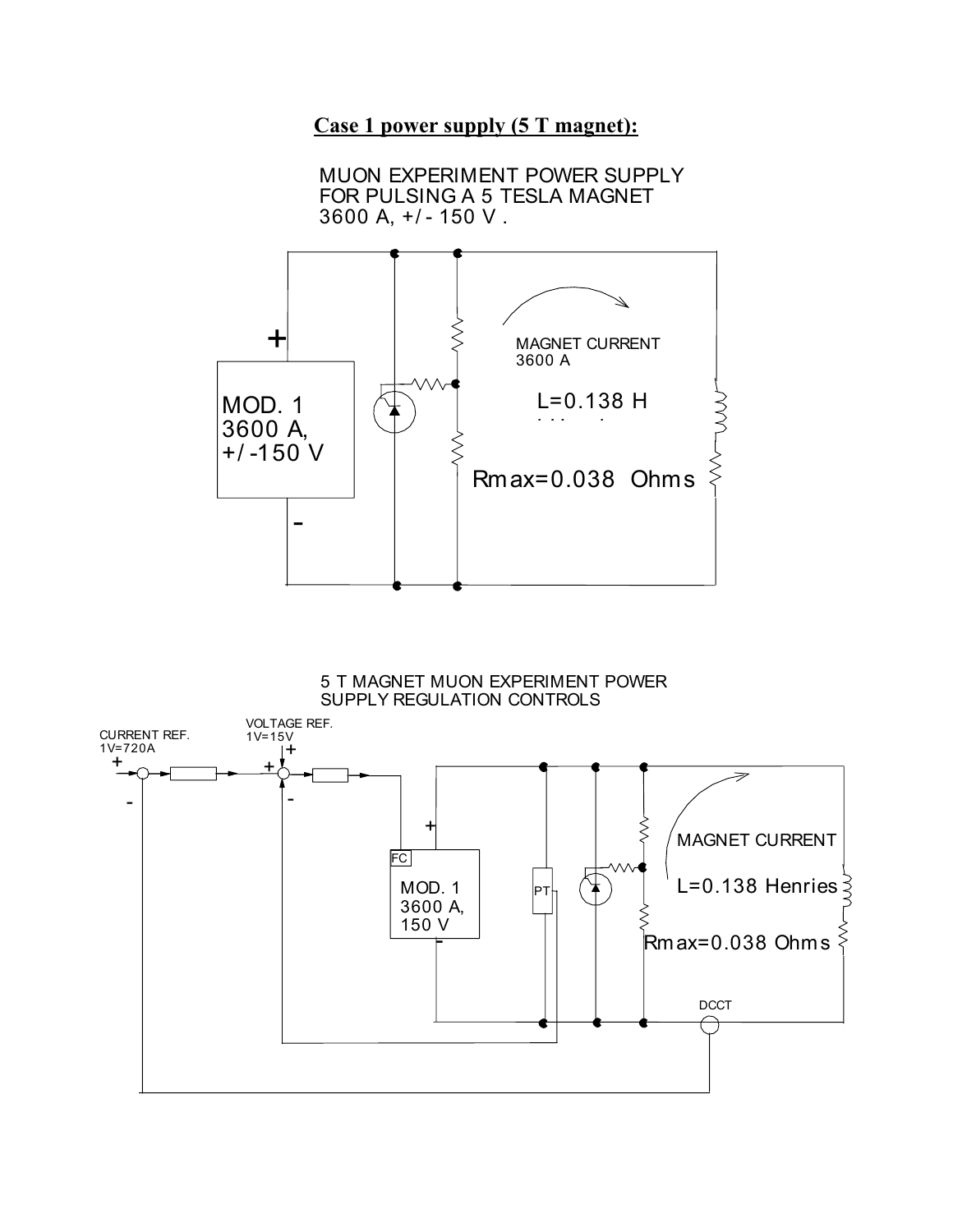#### MUON EXPERIMENT POWER SUPPLY CONTROLS RACK

| PLC INPUT INPUT INPUT INPUT<br>5/20 MOD. MOD. |  |  | MOD. | MOD. | 120 V<br>MOD.<br>1.2 | 120 V<br>OUTPUTOUTPUT<br>3,4 |  |  | ANALOGANALOG<br>24VDC 24VDC INPUT DUTPUTTIL<br>INPUT OUTPUTMODULE MODULE INPUT |  |  | <b>PLC</b><br>PS |
|-----------------------------------------------|--|--|------|------|----------------------|------------------------------|--|--|--------------------------------------------------------------------------------|--|--|------------------|
|-----------------------------------------------|--|--|------|------|----------------------|------------------------------|--|--|--------------------------------------------------------------------------------|--|--|------------------|

#### PANEL VIEW TERMINAL 1400E TO MONITOR **INTERLOCKS**

OFF STBY ON LOCAL CONTROLS

#### 2 VOLTAGE REGULATORS 1 CURRENT REGULATOR 1 BUFFER CARD

| PSI. VREF. MOD1.2 |  |
|-------------------|--|
| PSI, VREF. MOD3,4 |  |
| PSI, IREF.        |  |

|  | CPU V108 V102 VREF. | м<br>N<br>G | <b>WFG</b><br><b>MOD</b><br>7,2<br><b>MOD</b><br>3,4 | <b>WFG</b><br>IREF. |  |
|--|---------------------|-------------|------------------------------------------------------|---------------------|--|
|  |                     |             |                                                      |                     |  |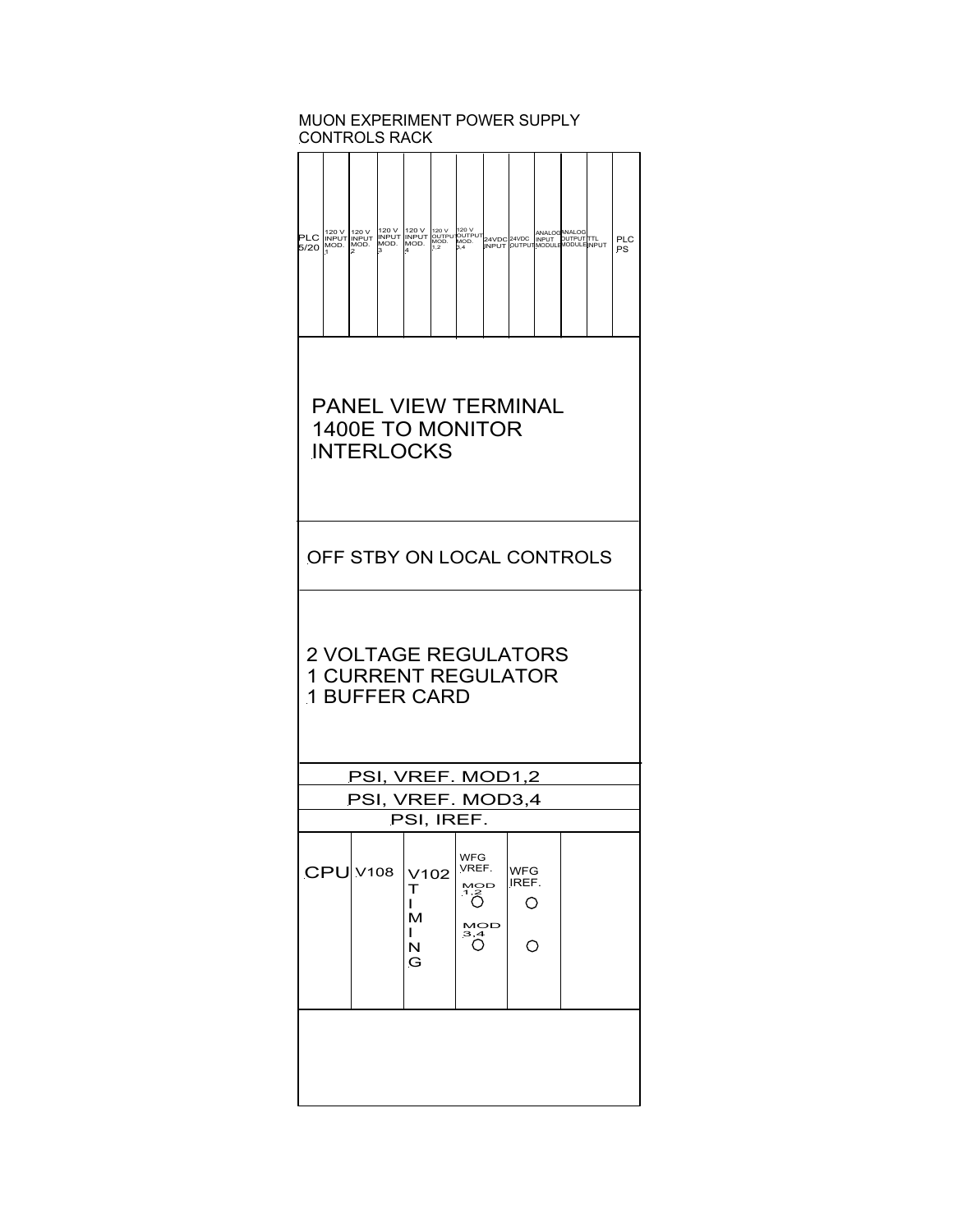#### **Case 1 power supply (5 T magnet):**

This power supply will be a thyristor phase control power supply rated at **3600A, +/-150 V.**

This power supply exists at Brookhaven from previous experiments.

The 3-phase, 480-V input power will be fed from an existing disconnect switch.

The power supply will have an AC circuit breaker.

A new regulator will be implemented based on the existing design for the AGS Main magnet power supply.

The power supply will be fully programmable from 0 to 3600 A.

It will have a voltage regulator as the inner loop and a current regulator as the outer loop.

Both voltage reference and the current reference will be generated from a high-level computer algorithm for a given magnetic field pulse and a given function of the load resistance as a function of current and time.

We need to replace the voltage feedback sensor with a LEM DCPT (DC potential transformer).

We need to replace the existing current sensor (shunt) with a LEM DCCT (DC current transformer).

These sensors have been successfully used in the past in various power supply systems.

All the old interlocks will be updated using an Allen Bradley Programmable Logic Controller (PLC).

This PLC will be programmed to make decisions on the interlocks and safely turn of the power supply if an interlock occurs.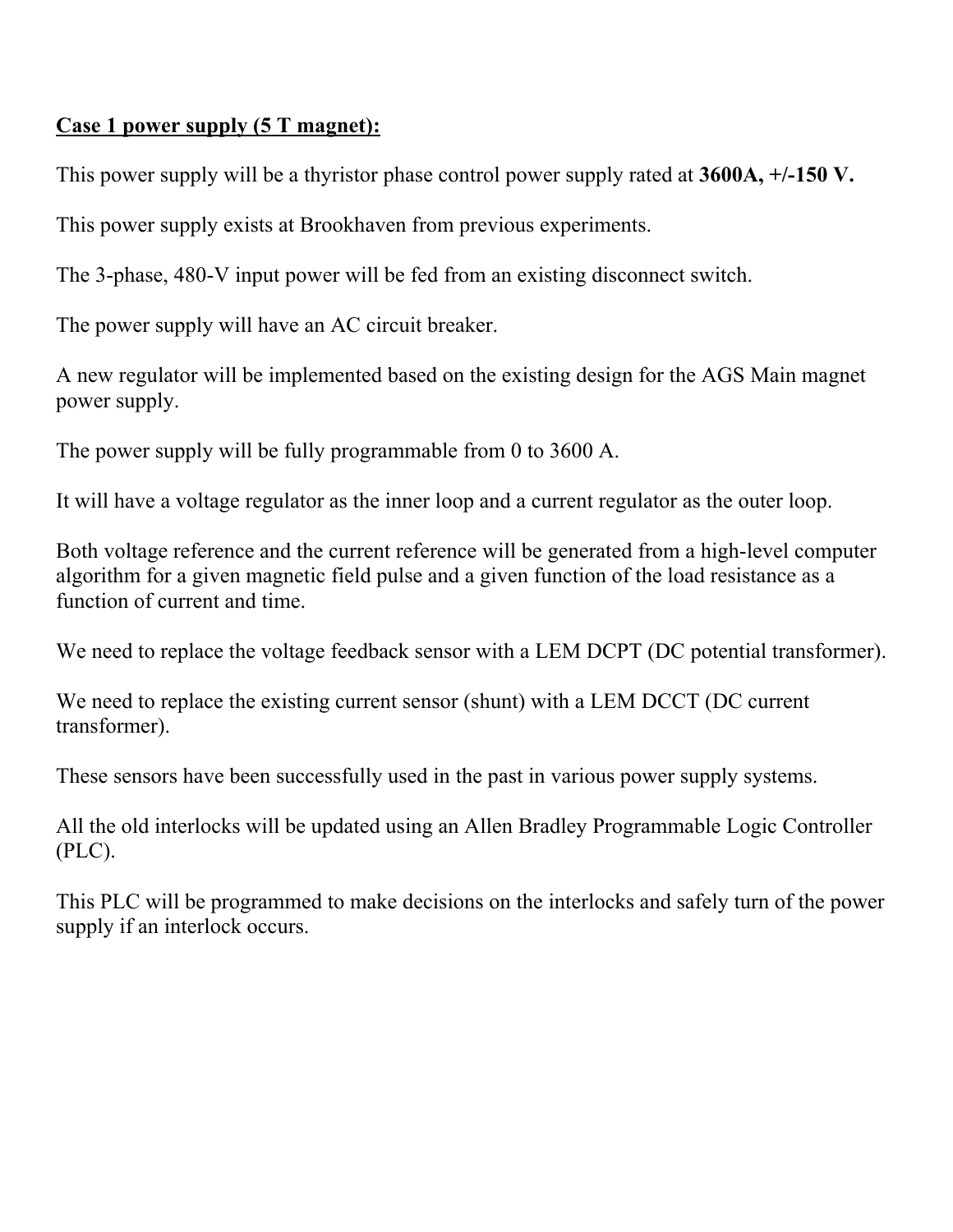The power supply will have the following interlocks:

- 1. DC Over-current
- 2. RMS magnet current interlock
- 3. AC Over current
- 4. Blower failure
- 5. Ground Fault
- 6. Magnet faults
- 7. Magnet resistance interlock.
- 8. Cryo-interlocks

In case of any interlock failure, the power supply will be phased to 150 degrees in 100 msec.

This means the power supply voltage will be  $-150$  volts, the current then will go to 0 amps in 3 sec maximum time, depending where the interlock occurs in the cycle.

Then the AC circuit breaker will be commanded to open by the PLC regardless whether the magnet current is at 0 Amps or not.

A crowbar circuit based on self-triggering silicon control rectifiers (SCR's) will be implemented to short the magnet if the magnet voltage becomes greater than 350 V.

In this case, the magnet current will decay to 0 amps with the L/R magnet time constant which is typically **3.6 sec.** 

Note: L = 138 mH,  $R_{max}$  = 38 mΩ.

#### **Minimum repetition rate is 5 minutes**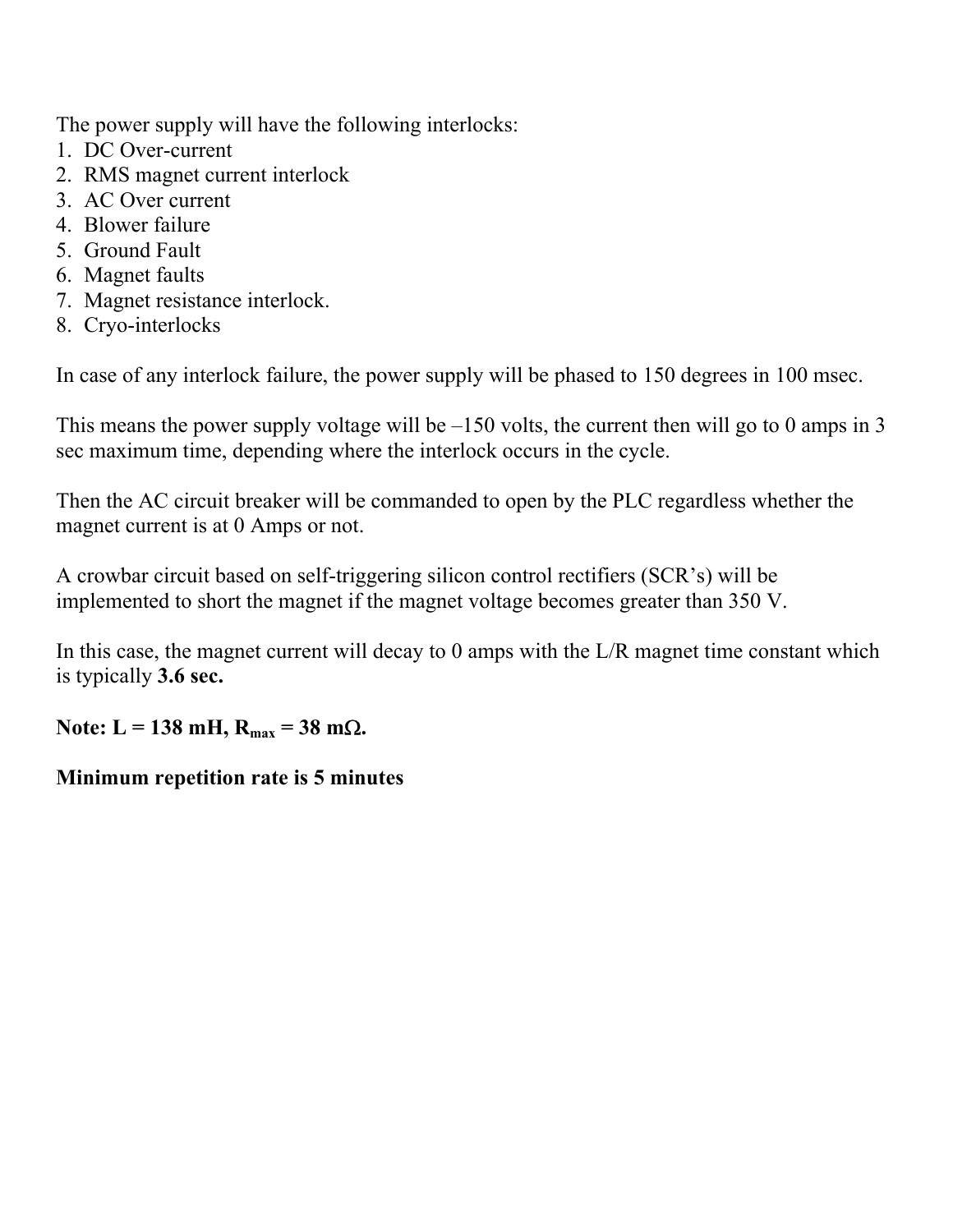#### **Case 2-3 power supply (10, 14.5 T magnet):**

MUON EXPERIMENT POWER SUPPLY FOR PULSING A 14.5 TESLA MAGNET 7200 A, +/- 300 V .



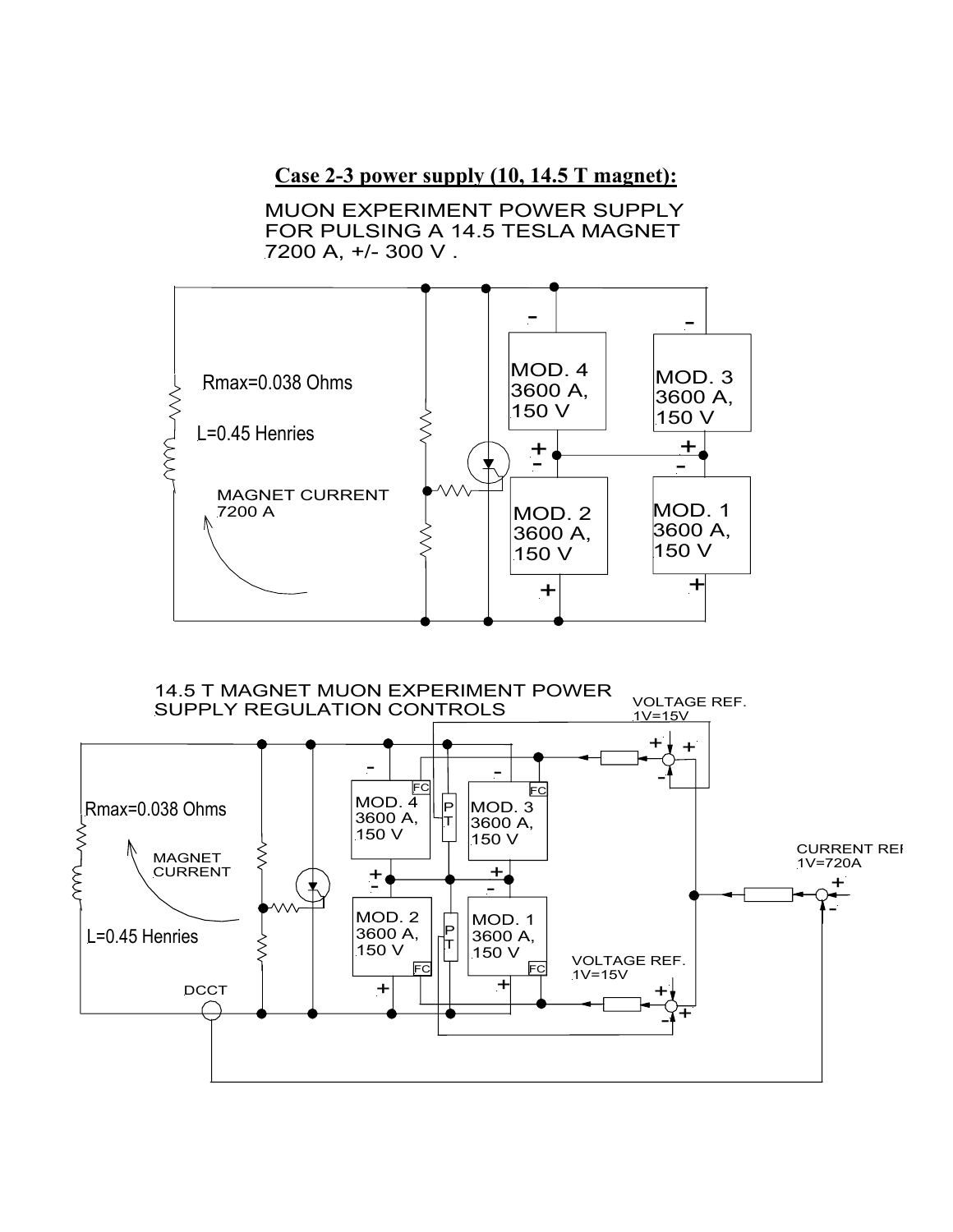## **Case 2-3 power supply (10, 14.5 T magnet):**

This power supply will be a thyristor phase control power supply composed of 4 series/parallel Case-1 power supplies. It will be rated at **7200A, +/-300 V**.

These power supplies exists at Brookhaven from previous experiments and will be modified as described in Case 1.

The 3-phase, 480-V input power will be fed from existing disconnect switches.

The power supply will have four AC circuit breakers, one per power supply.

Two parallel power supplies (MOD 1 and MOD 2) will be fed from the same existing substation and the other two (MOD 3 and MOD 4) from a different existing substation. This will not require any modifications to our existing substations regarding power supply input power requirements.

The power supply will be fully programmable from 0 to 7200 A.

It will have two voltage regulators as the inner loops and a current regulator as the outer loop.

## Note: For Case 2, L = 0.138 H, R<sub>max</sub> = 38 mΩ, for Case 3, L = 0.436 H, R<sub>max</sub> = 37 mΩ.

In order to share current properly between parallel power supplies, we intend to run 2-in watercooled busses from the + terminal of MOD 2 to the magnet and from the + terminal of MOD 1 to the magnet. The same is true for the - terminal of MOD 4 and MOD 3.

## **The anticipated overall bus resistance should not exceed 2 m**Ω**.**

A crowbar circuit based on self-triggering silicon control rectifiers (SCR's) will be implemented to short the magnet if the magnet voltage becomes greater than 350 V.

In this case, the magnet current will decay to 0 amps with the L/R magnet time constant which is typically **3.6 sec for Case 2 magnet, 12 sec for Case 3 magnet.** 

All the old interlocks will be the same as Case 1 power supply and will be updated using an Allen Bradley Programmable Logic Controller (PLC).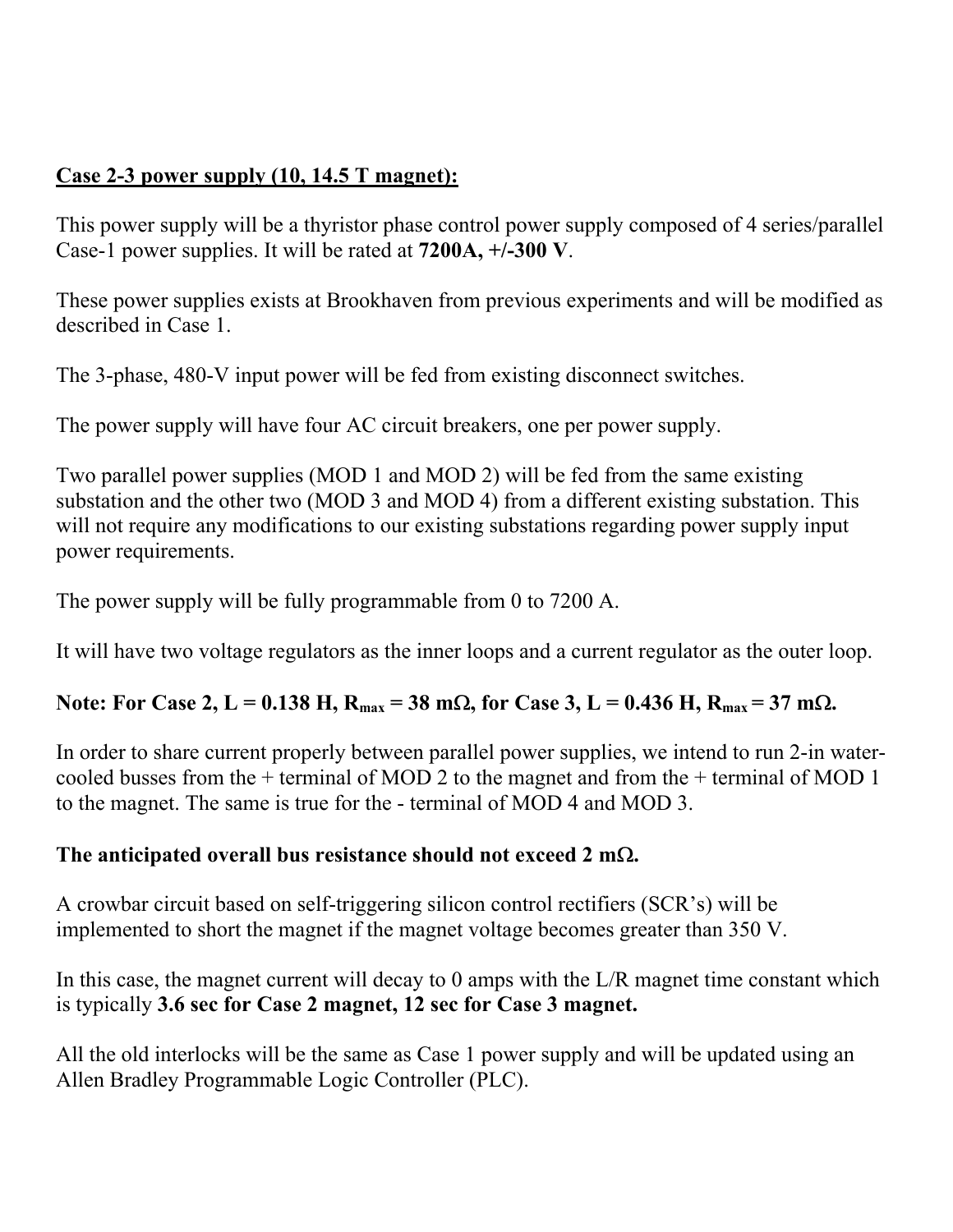#### **Minimum repetition rate for case 2 magnet is 20 minutes, for case 3 magnet 30 minutes**

|                        | <b>MUON POWER SUPPLY SCHEDULE</b> |                            |                              |
|------------------------|-----------------------------------|----------------------------|------------------------------|
|                        | <b>DATE 1/29/02</b>               |                            |                              |
| <b>Yearly quarters</b> | 1 Design & Development            | <b>2 Fabrication</b>       | 3 Installation/commissioning |
|                        | Design for case 1 ps              | Procurement                |                              |
|                        |                                   | Fabrication of case 1 ps   |                              |
|                        |                                   |                            | Installation of case 1 ps    |
|                        |                                   |                            | Commissioning of case 1 ps   |
| 5                      | Design for case 2,3 ps            |                            |                              |
| 6                      |                                   | Fabrication of case 2,3 ps |                              |
|                        |                                   |                            | Installation of case 2,3 ps  |
| 8                      |                                   |                            | Commissioning of case 2,3 ps |
|                        |                                   |                            |                              |

**Schedule:**

# **The Case 1 power supply should be compete by the end of the 4rd quarter, middle of FY03.**

## **The Case 2-3 power supply should be complete by the end of the 8th quarter, middle of FY04.**

This schedule is spread apart over 2.7 years, taking into account other projects of the C-AD Power Supply Group.

All the parts purchased should be bought at the same time for the following reasons:

- 1. We need almost all the parts for the controls rack for Case-1 power supply.
- 2. The DC bus should be bought at the same time to save money.